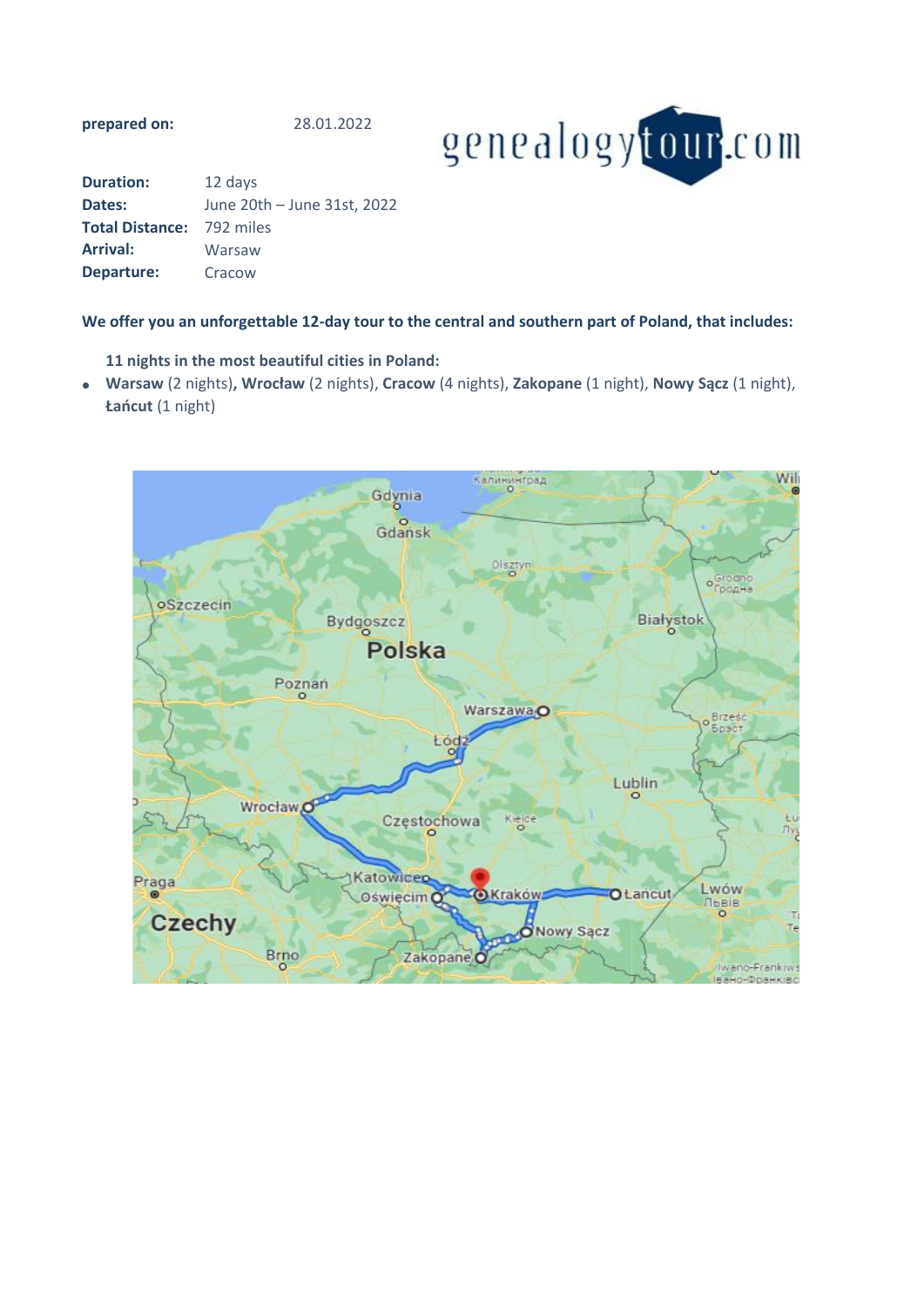#### **DAY 1 June 20, 2022 Monday**

• Welcome to Warsaw, Poland!

After our meeting at the airport and checking into a hotel we invite you for a walk around the Old Town of Warsaw. The center of the city was destroyed in nearly 85% during WW2 but was carefully rebuilt and it is now a UNESCO World Heritage Site. We walk along the elegant street of Krakowskie Przedmieście.

In the evening, we invite you for a welcome dinner with lots of traditional Polish food.



**Overnight:** Warsaw, 3\* or 4\* hotel in the center of the city.

### **DAY 2 June 21, 2022 Tuesday**

• Today we continue exploring the Old Town of Warsaw and start with the Royal Castle which was first built there in the 14th century. Starting from the 1500s, during the reign of Sigismund III Vasa, it became a royal residence. Destroyed almost completely, at the end of WW2, it was reopened in 1984.

We spend the rest of afternoon in the largest park in Warsaw that occupies 76 hectares and is called Łazienki (literally: Baths).



# **Overnight:** Warsaw, 3\* or 4\* hotel in the center of the city.

**DAY 3 June 22, 2022 Wednesday**

• We start with the Warsaw Rising Museum - a tribute to those who fought and died for the freedom of Poland in 1944. At the exhibition, we can feel the struggle of everyday life and the horror of occupation. On the way to the museum, we have a short bus tour around the area of the former Jewish Ghetto.

After traditional Polish lunch, we head for Łódź – once a small settlement that experienced extremely rapid growth in the 19th century, where we see the unique, multicultural architecture of former factories, and luxurious mansions.



Wrocław, 3\* or 4\* hotel in the center of the city. **Overnight:**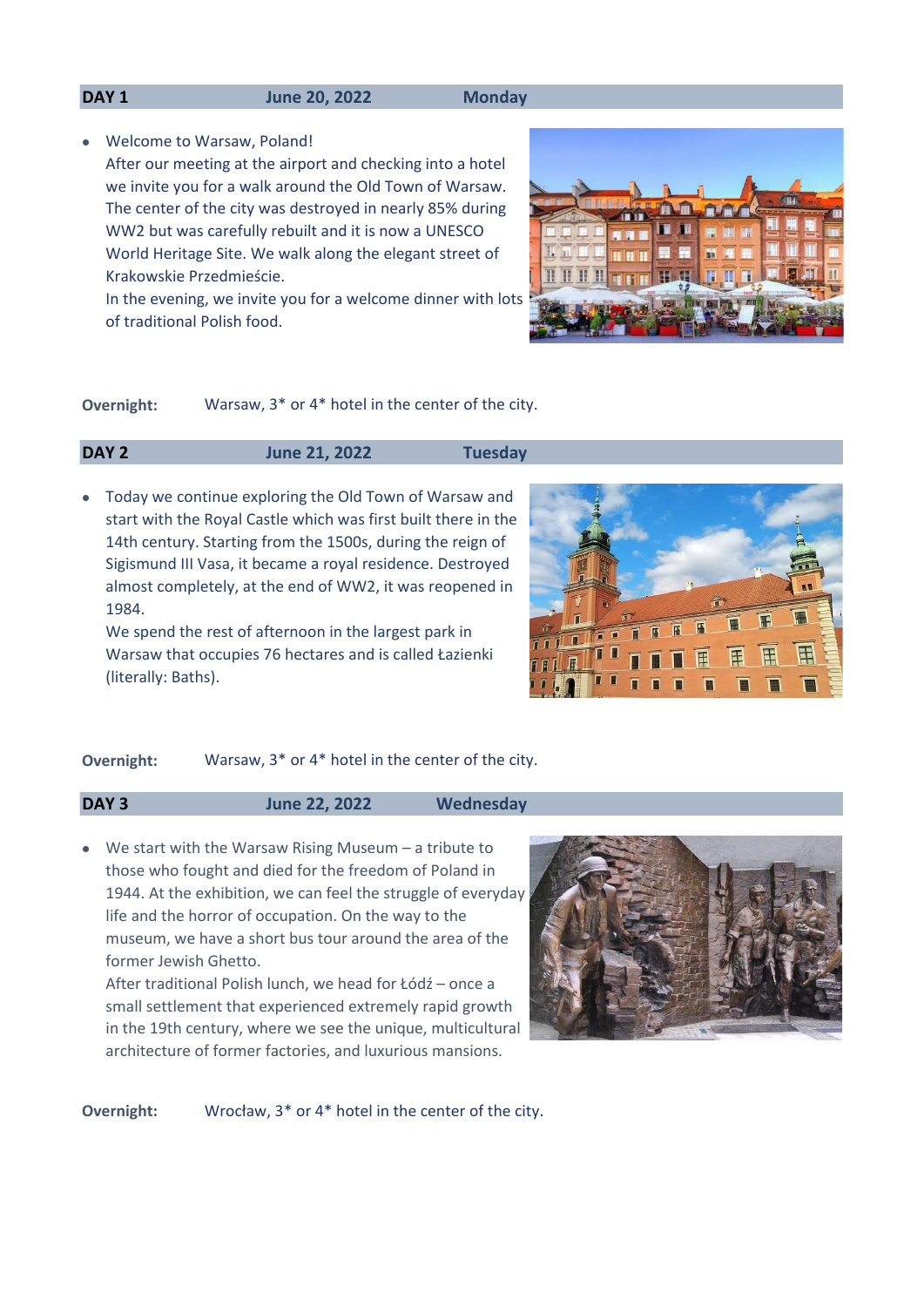# **DAY 4 June 23, 2022 Thursday**

• In the morning we visit the beautiful Old Town of Wrocław with the famous Market Square. We find out more about the history of the city and its role over the centuries. After lunch, we have a tour at the Ostrów Tumski, the oldest part of the city, an island between the branches of the Odra river. The first wooden church was built there already in the 10th century. Today this place is full of old buildings – churches, seminary buildings, and a cathedral where you can feel an exceptional atmosphere.



#### Wrocław, 3\* or 4\* hotel in the center of the city **Overnight:**

# **DAY 5 June 24, 2022 Friday**

• After breakfast, we admire the painting in Panorama Racławicka - a monumental cycloramic masterpiece depicting the Battle of Racławice during Kosciuszko uprising (April 4, 1794). We leave Wroclaw and drive for about 3 hours to Kraków – the city of Polish kings and former capital of Polad. After checking in, we stretch our legs walking around the biggest Market Square in Europe and we visit the museum dedicated to the beginnings of the city. This exceptional place is located just underneath the Market Square.



### **Overnight:** Kraków, 3<sup>\*</sup> or 4<sup>\*</sup> hotel in the center of the city.

# **DAY 6 June 25, 2022 Saturday**

• We spend the whole day sightseeing the former capital of Poland. Kraków is an outstanding example of mediaeval architecture. We start at the gothic entrance gate (Barbakan) and follow so-called "Royal Route" that ends at the foot of the Royal Wawel Castle – the most important residence of Polish kings.

After lunch we walk to the Jewish district called Kazimierz. That part of the city owes its really unique character to over five hundred years of Jewish heritage.



**Overnight:** Kraków, 3<sup>\*</sup> or 4<sup>\*</sup> hotel in the center of the city.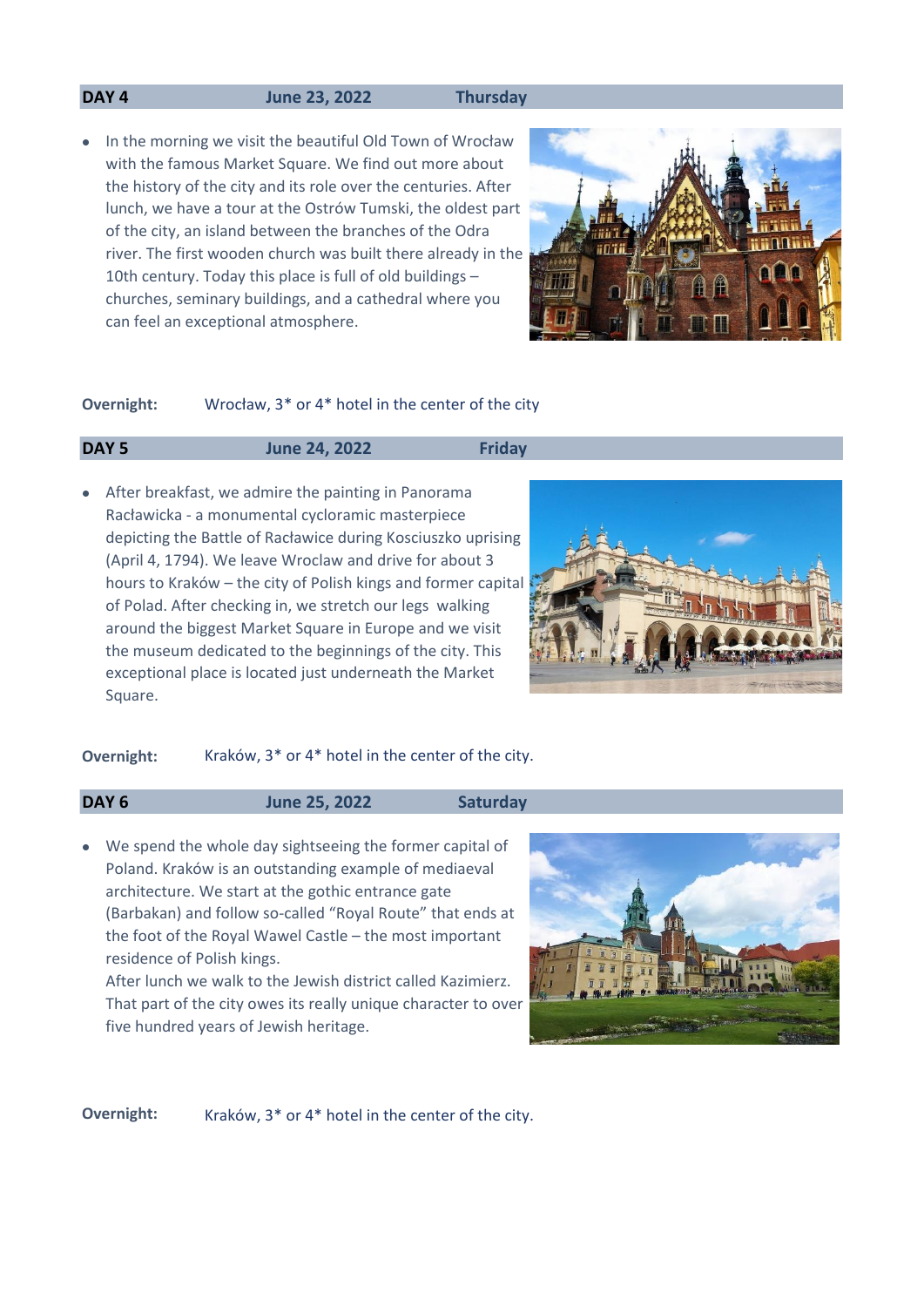#### **DAY 7 June 26, 2022 Sunday**

• In the morning, we have a bus trip to KL Auschwitz - the largest of the German Nazi concentration camps and extermination centers during WW2. The rest of the day is more optimistic. On the way back to Krakow we stop in the town of Wadowice. This place is especially famous for being the birthplace of the Polish Pope – John Paul II. We visit a museum of Karol Wojtyla organized in his family home. Before we leave this charming town we must try a famous Pope's Cream Cake.



# **Overnight:** Kraków, 3<sup>\*</sup> or 4<sup>\*</sup> hotel in the center of the city.

# **DAY 8 June 27, 2022 Monday**

Today we leave Krakow and travel further south. Our destination is Zakopane, a popular mountain resort also known as the winter capital of Poland. The town is located

• at the foot of the Tatra mountains. There are many traditional, wooden houses typical for this region. At the main boardwalk, we can find great food to try in local cafes, restaurants, and bars accompanied by traditional folk music. From the nearby Gubalowka hill, we can admire the breathtaking panorama view of The Tatra mountain range.



# **Overnight:** Zakopane, 3\* or 4\* hotel in the center of the city.

**DAY 9 June 28, 2022 Tuesday**

• take a horse carriage trip to the breathtaking mountain lake We continue the exploration of the Zakopane region. We called Morskie Oko "Sea Eye" – located at the height of 1395 meters above the sea level, in Tatra National Park. The peaks that surround the lake rise about even 1,000 meters above its surface creating a splendid view. When the trip is finished we have lunch served in the traditional highlander's restaurant. Next, we leave Zakopane and move to Nowy Sącz, where we stay for the night.



**Overnight:** Nowy Sacz, 3<sup>\*</sup> hotel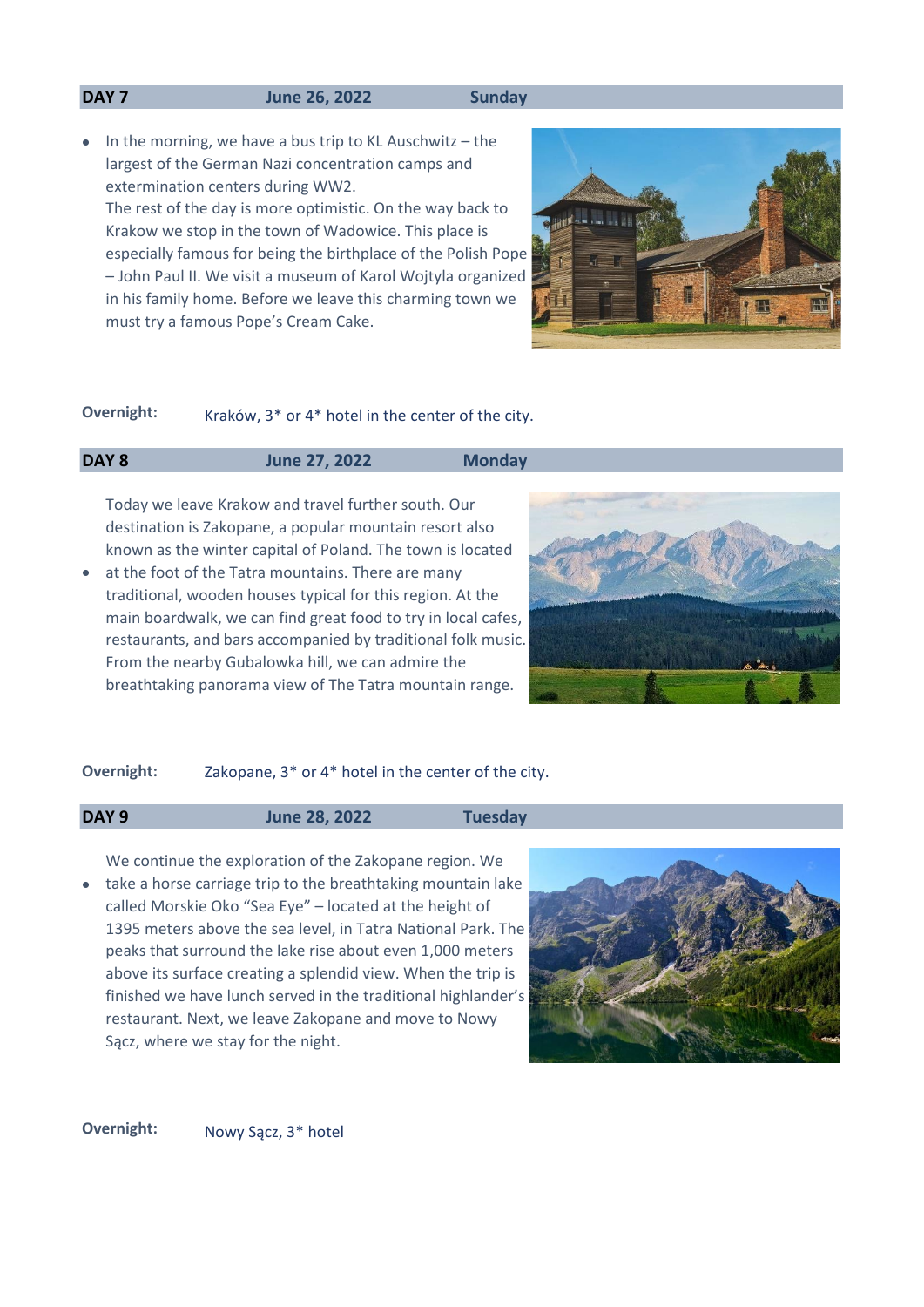### **DAY 10 June 29, 2022 Wednesday**

In the suburbs of the city of Nowy Sącz, we visit an open-air

• museum where on almost 20 hectares you can admire nearly 100 original houses: both poor village cottages and the country estates. Most of them are over 200 or 300 years old.

Afternoon, we drive toward Łańcut – our destination for today. On the way, we have a break in Gorlice, a town where the kerosene lamp was invented. That area was one of the first places in the world where oil was extracted. We also pay a visit to the local museum of Oil.



# **Overnight:** Łańcut, 3\* or 4\* hotel located near the castle.

# **DAY 11 June 30, 2022 Thursday**

• We start the day visiting the Łańcut Castle. It is one of the most beautiful aristocratic residences in Poland famous for its excellent interiors and an extraordinary collection of

horse-drawn carriages.

Next to the castle, we visit a rare surviving example of a Baroque synagogue. For lunch we go to Rzeszów. Its original attraction is the Underground Tourist Route that leads up to 10 meters under the market square. By following the route you can find the relics of medieval walls, hidden passages and much more. Early evening we arrive in Krakow.



#### **Overnight:** Krakow, 3<sup>\*</sup> or 4<sup>\*</sup> hotel in the city center.

### **DAY 12 31.06.2022 31.06.2022**

Final day in Kraków. The last glance at the city, free time,

• shopping and relaxing before departure. For those interested in visiting their ancestral hometowns a customized itinerary will be prepared and the tour will continue..